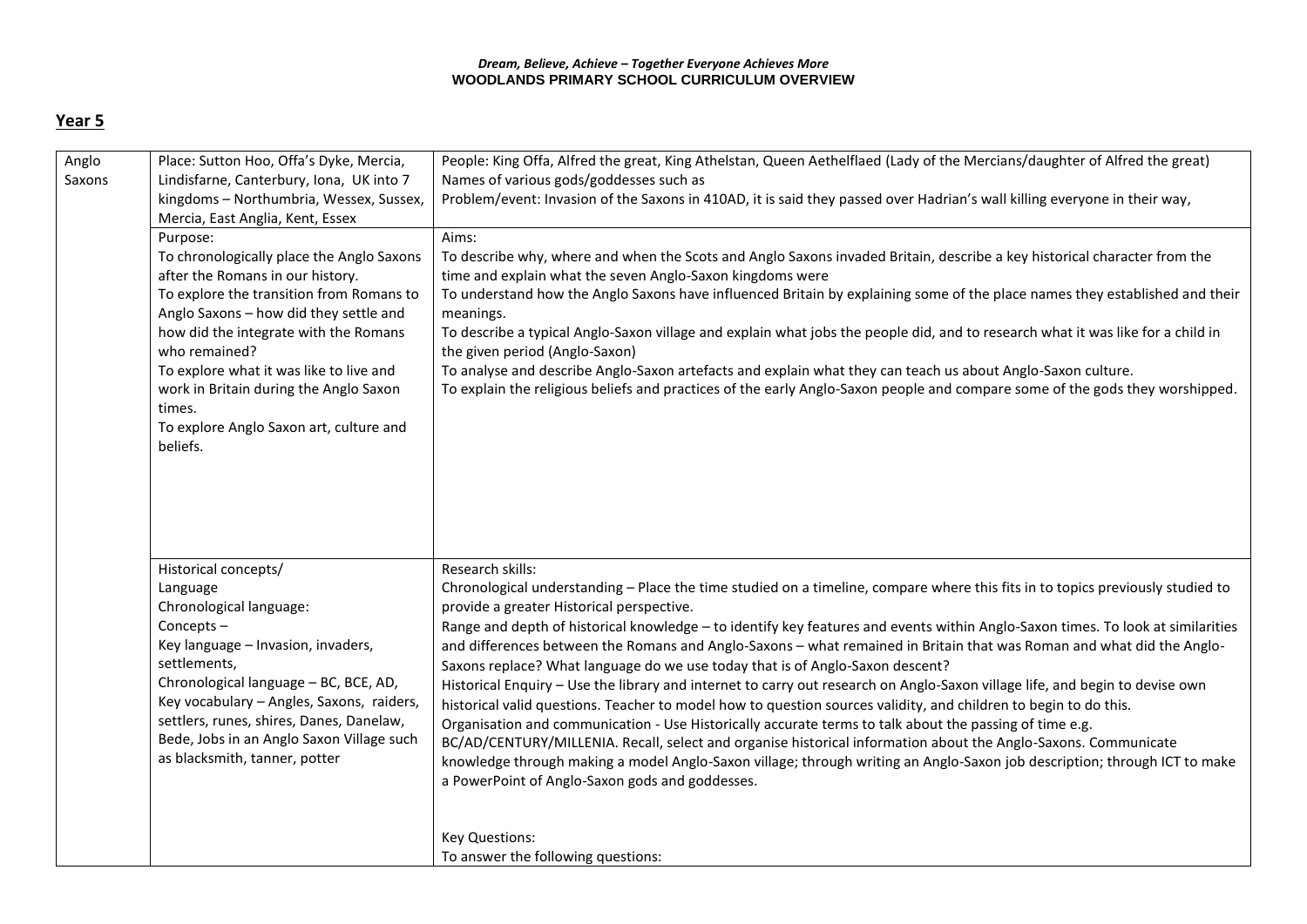## *Dream, Believe, Achieve – Together Everyone Achieves More* **WOODLANDS PRIMARY SCHOOL CURRICULUM OVERVIEW**

|                |                                            | Why did the Romans leave? Did they all leave? To research more than one reason to support a historical argument. |
|----------------|--------------------------------------------|------------------------------------------------------------------------------------------------------------------|
|                |                                            | Where did the invaders come from and how?                                                                        |
|                |                                            | How was their arrival met by the native people at the time? How did they live once settled?                      |
|                |                                            | What was crime and the punishment like?                                                                          |
|                |                                            | What battles were fought and how?                                                                                |
|                |                                            | What clues are there still around today to investigate an Anglo Saxon settlement?                                |
|                |                                            | Why were the Anglo-Saxons succeeded by the Normans?                                                              |
|                | Other links/information:                   |                                                                                                                  |
|                | Map work - Children to plot the names of   |                                                                                                                  |
|                | Anglo Saxon cities on UK Map.              |                                                                                                                  |
|                | Children to map the spread of the Anglo    |                                                                                                                  |
| <b>Vikings</b> | Saxon people throughout Britain.<br>Place? | People and problem/event?                                                                                        |
|                |                                            |                                                                                                                  |
|                | Iceland / The Norse World /                | Arthur, an unlikely hero- Link to literacy text, Arthur and the golden rope.                                     |
|                | Lindisfarne/ York/ Wirral                  | I want to go on another journey to somewhere new. As a Viking, where could I go?                                 |
|                | Purpose?                                   | Aims?                                                                                                            |
|                | Who were the Vikings?                      | The children will look at the main events of the Viking timeline in chronological order as organised on the      |
|                | Where did they come from?                  | topic knowledge organiser. They will study and learn about the raid of Lindisfarne, The capture of York          |
|                | Why did they leave Scandanavia?            | (Jorvik) and the Battle of Brunanburgh. They will also compare what life was like then, what it is like now      |
|                | Why did they invade?                       | and what evidence we have that shows they were there or has been left behind.                                    |
|                | Where did they invade?                     |                                                                                                                  |
|                |                                            |                                                                                                                  |
|                | What was the impact of their               | By conducting these case studies into places in Britain that were invaded by Vikings, the children will:         |
|                | invasion?                                  | -Understand the Viking struggle for the Kingdom of England by researching raids and invasion                     |
|                |                                            | -Know and understand the history of these islands as a coherent, chronological narrative and how                 |
|                | Make links to previous                     | people's lives have shaped this nation.                                                                          |
|                | topic in Y4 (Anglo-Saxons)                 | - Know and understand significant aspects of the history of the wider world                                      |
|                | How does this compare and                  | -Understand how Britain has been influenced by the wider world.                                                  |
|                | contrast?                                  | - Place events/people on a timeline. These events will include the three battles and key people involved         |
|                |                                            | (including monarchs)                                                                                             |
|                | -Gain historical perspective by            |                                                                                                                  |
|                | placing their growing knowledge            |                                                                                                                  |
|                | into different contexts,                   |                                                                                                                  |
|                | understanding the connections              |                                                                                                                  |
|                | between local, regional, national          |                                                                                                                  |
|                | and international history.                 |                                                                                                                  |
|                |                                            |                                                                                                                  |